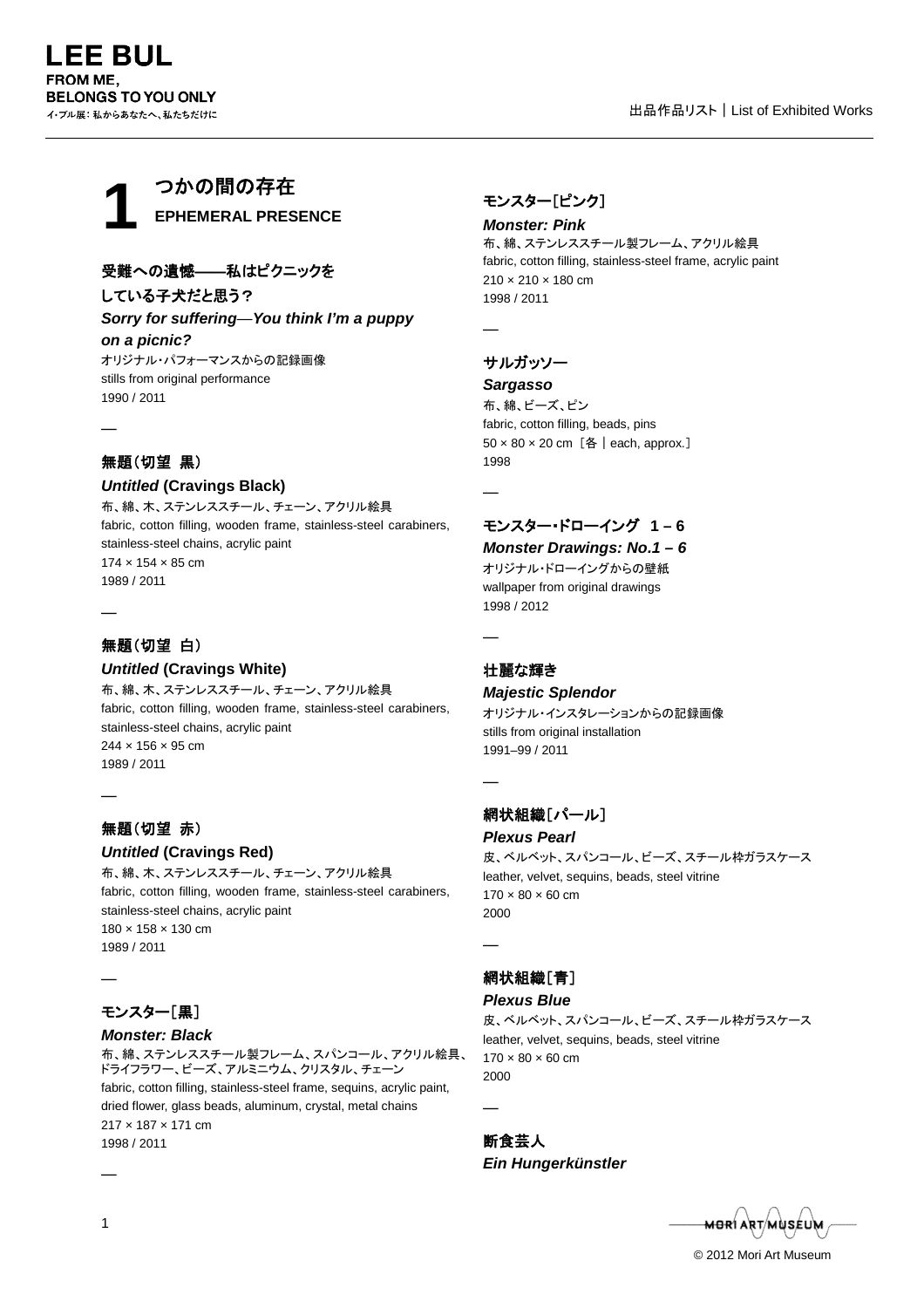ポリウレタンパネル、アルミニウム、アクリル絵具、エポキシ塗料、 ビーズ、ワイヤー

hand-cut polyurethane panels on aluminum armature, acrylic paint, epoxy coating, crystal and glass beads on nickel-chrome and stainless steel wires 96 × 190 × 500 cm 2004 ―

### 出現

### *Apparition*

ビーズ、ポリウレタン、強化プラスチック、ステンレススチール crystal and glass beads, polyurethane on PVC and stainless steel armature 300 × 100 × 150 cm 2001

―

## クラッシュ

#### *Crush*

ビーズ、ワイヤー、アルミニウム crystal and glass beads, nickel-chrome wire, aluminum armature 267 × 57 × 59 cm 2000



### アマチュア

*Amateurs* ビデオ

video 7 分 28 秒|7 min. 28 sec. 1999

# ―

# 国歌

#### *Anthem*

ビデオ video 6 分|6 min. 2000

―

リヴ・フォーエヴァー

#### *Live Forever*

ビデオ video 5 分 15 秒|5 min. 15 sec. 2001

### リヴ・フォーエヴァー **II**

#### *Live Forever II*

ファイバーグラス製カプセル、防音素材、皮、電子機器 fiberglass capsule with acoustic foam, leather upholstery, electronic equipment 254 × 152 × 96.5 cm 2001

―

―

―

―

# リヴ・フォーエヴァー **III**

*Live Forever III* ファイバーグラス製カプセル、防音素材、皮、電子機器 fiberglass capsule with acoustic foam, leather upholstery, electronic equipment 254 × 152 × 96.5 cm 2001

### サイボーグ[赤]

*Cyborg Red* シリコン、塗料用顔料、スチール cast silicone, paint pigment, steel pipe support and base 160 × 70 × 110 cm 1997–98

# サイボーグ[青]

*Cyborg Blue* シリコン、塗料用顔料、スチール cast silicone, paint pigment, steel pipe support and base 160 × 70 × 110 cm 1997–98

―

―

# サイボーグ **W1**

*Cyborg W1* シリコン、ポリウレタン、塗料用顔料 cast silicone, polyurethane filling, paint pigment 185 × 56 × 58 cm 1998

<del>MOR</del>Í ART/MÙSÉU

© 2012 Mori Art Museum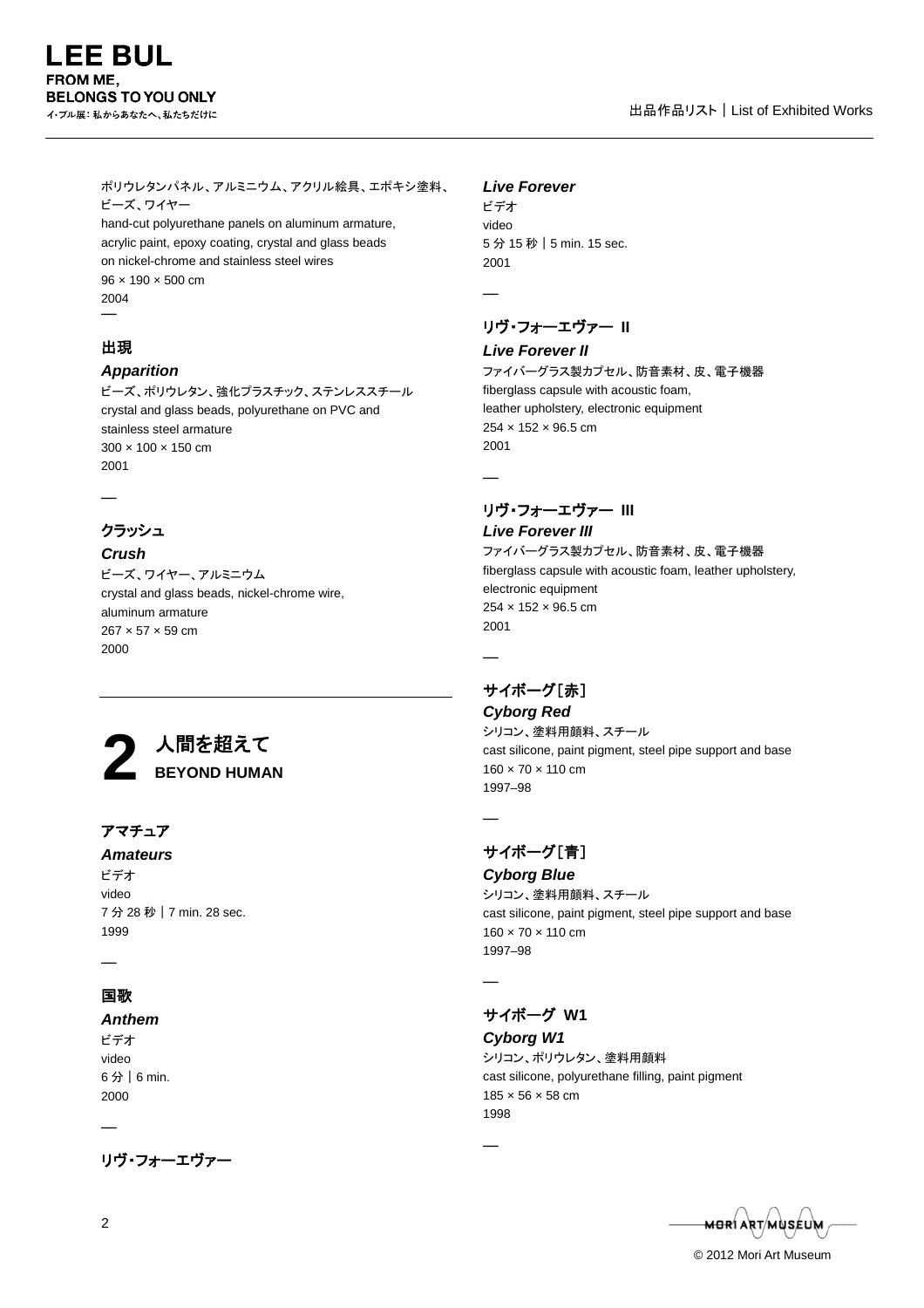### サイボーグ **W2** *Cyborg W2*

シリコン、ポリウレタン、塗料用顔料 cast silicone, polyurethane filling, paint pigment 185 × 74 × 58 cm 1998

―

### サイボーグ **W3** *Cyborg W3*

シリコン、ポリウレタン、塗料用顔料 cast silicone, polyurethane filling, paint pigment 185 × 81 × 58 cm 1998 ―

# サイボーグ **W4**

*Cyborg W4* シリコン、ポリウレタン、塗料用顔料 cast silicone, polyurethane filling, paint pigment 188 × 60 × 50 cm 1998

# サイボーグ **W6**

―

―

2004

―

*Cyborg W6* ポリウレタンパネル、FRP、ポリウレタン塗料 hand-cut polyurethane panels on FRP, polyurethane coating 232 × 67 × 67 cm 2001

# サイボーグ **W8**

*Cyborg W8* ポリウレタンパネル、FRP、ポリウレタン塗料 hand-cut polyurethane panels on FRP, polyurethane coating 181 × 65 × 115 cm

# 《世界の舞台》のための **72** 点のスタディ

### **72 Studies for** *Theatrum Orbis Terrarum*

インディアンインク、水彩、紙 india ink and watercolor on paper 29 × 37 × 2.5 cm [各 | each] 2002

アマリリス *Amaryllis* ポリウレタンパネル、アルミニウム、エナメル塗料 hand-cut polyurethane panels on aluminum armature, enamel coating 210 × 120 × 180 cm 1999

さなぎ

―

### *Chrysalis*

ポリウレタンパネル、アルミニウム、ポリウレタン塗料 hand-cut polyurethane panels on aluminum armature, polyurethane coating 270 × 157 × 120 cm 2000

# キアズマ

―

### *Chiasma*

ポリウレタンパネル、アルミニウム、アクリル塗料 hand-cut polyurethane panels on aluminum armature, acrylic coating 195 × 383 × 395 cm 2005

# ユートピアと幻想風景 **UTOPIA AND DREAMSCAPE 3**

# 無題(インフィニティ・フロア)

### *Untitled* **(infinity floor)**

ステンレススチール、鏡、LED、ガラス、ポリウレタン、アクリル絵具 stainless steel, mirror, LED, glass, polyurethane, acrylic paint 20.3 × 99 × 99 cm [×8] 2008

無題(インフィニティ・フロア)

### *Untitled* **(infinity floor)**

―

―

ステンレススチール、鏡、LED、ガラス、ポリウレタン、アクリル絵具 stainless steel, mirror, LED, glass, polyurethane, acrylic paint  $20.3 \times 99 \times 99$  cm 2008

無題(インフィニティ・ウォール)

*Untitled* **(infinity wall)**

<del>MOR</del>I ART/MUSÉUM

© 2012 Mori Art Museum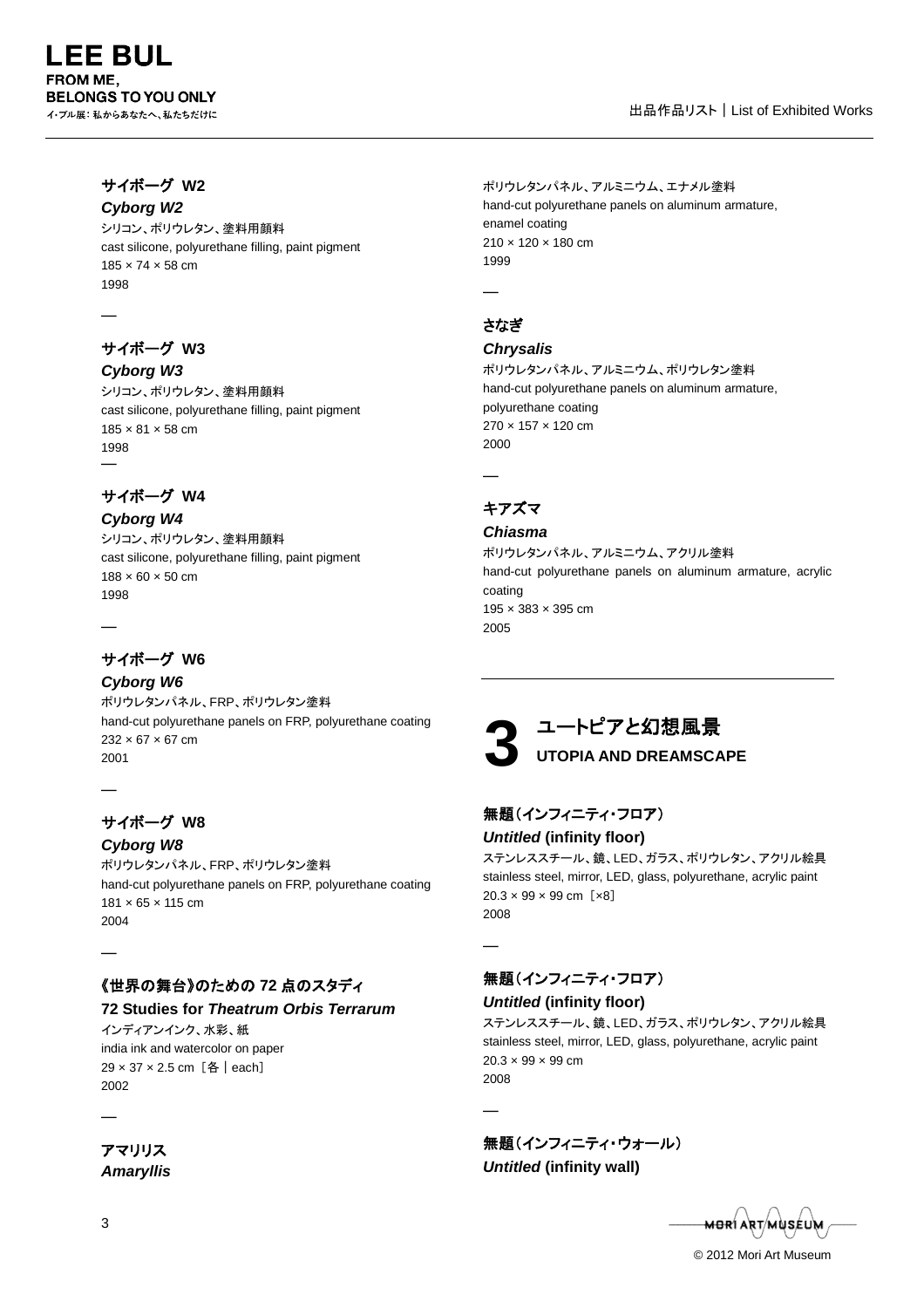―

―

ポリウレタン、塗料、マジックミラー、蛍光灯、木製フレーム cast polyurethane, paint, two-way mirror, fluorescent lamp, wood frame 120 × 240 × 13 cm 2008

# 無題(インフィニティ・パーティション)

*Untitled* **(infinity partition)** 木、鏡、LED、ガラス、ポリウレタン、アクリル絵具 wood, mirror, LED lights, glass, polyurethane, acrylic paint 221 × 119.7 × 19.7 cm 2008

# ブルーノ・タウトに倣って(物事の甘きを自覚せよ)

# *After Bruno Taut (Beware the sweetness of things)*

ビーズ、ステンレススチール、金網、ポリ塩化ビニル、チェーン crystal, glass and acrylic beads on stainless steel armature, aluminum and copper mesh, PVC, steel and aluminum chains 258 × 200 × 250 cm 2007

朝の曲

―

―

### *Aubade*

アルミニウム、LED、ワイヤー、ビーズ aluminum structure, LED lights, electrical wiring, crystal and glass beads 400 × φ300 cm ensemble of 10 pieces 2007

# バンカー(**M**.バフチン)

*Bunker (M. Bakhtin)* ファイバーグラス、ステンレススチール製フレーム、合板、皮、感応 式音響システム cast fiberglass on stainless steel frame, plywood, leather, electronics, interactive sound work 300 × 400 × 280 cm 2007

# 雪解け(高木正雄)

#### *Thaw (Takaki Masao)* ファイバーグラス、アクリル絵具、ビーズ、ワイヤー fiberglass, acrylic paint, black crystal and glass beads

on nickel-chrome wire 93 × 212 × 113 cm 2007

―

―

《私の大きな物語》のための模型

### **Maquette for** *Mon grand récit*

石膏、金網、木、シリコン、塗料、ビーズ、アルミニウム、ワイヤー、 foamex plaster, steel mesh, wood, silicone, paint, crystal and synthetic beads, aluminum rods, stainless steel wire, foamex 62.8 × 121.8 × 102.8 cm 2005

# 私の大きな物語:石へのすすり泣き

### *Mon grand récit: Weep into stones...*

ポリウレタン、foamex、粘土、ステンレススチール、アルミニウム、 アクリルパネル、木板、アクリル絵具、ニス、ワイヤー、ライト polyurethane, foamex, synthetic clay, stainless steel and aluminum rods, acrylic panels, wood sheets, acrylic paint, varnish, electrical wiring, lighting 280 × 440 × 300 cm 2005 ―

# 無題

### *Untitled*

ステンレススチール welded laser-cut stainless steel 96 × 108 × 118 cm 2008

―

### 私の大きな物語:理念の肖像

### *Mon grand récit: A portrait of an ideal*

エナメル塗料、ファイバーグラス、ステンレススチール製パネル enamel coating on cast fiberglass, stainless steel base panel 119 × 130 × 120 cm 2005

―

―

# 星の建築 **4**

### *Sternbau No. 4*

ビーズ、ワイヤー、ステンレススチール、アルミニウム crystal, glass and acrylic beads on nickel-chrome wire, stainless steel and aluminum armature 131 × φ71 cm 2007

<del>MOR</del>Í ART/MUSÉL

© 2012 Mori Art Museum

 $\overline{A}$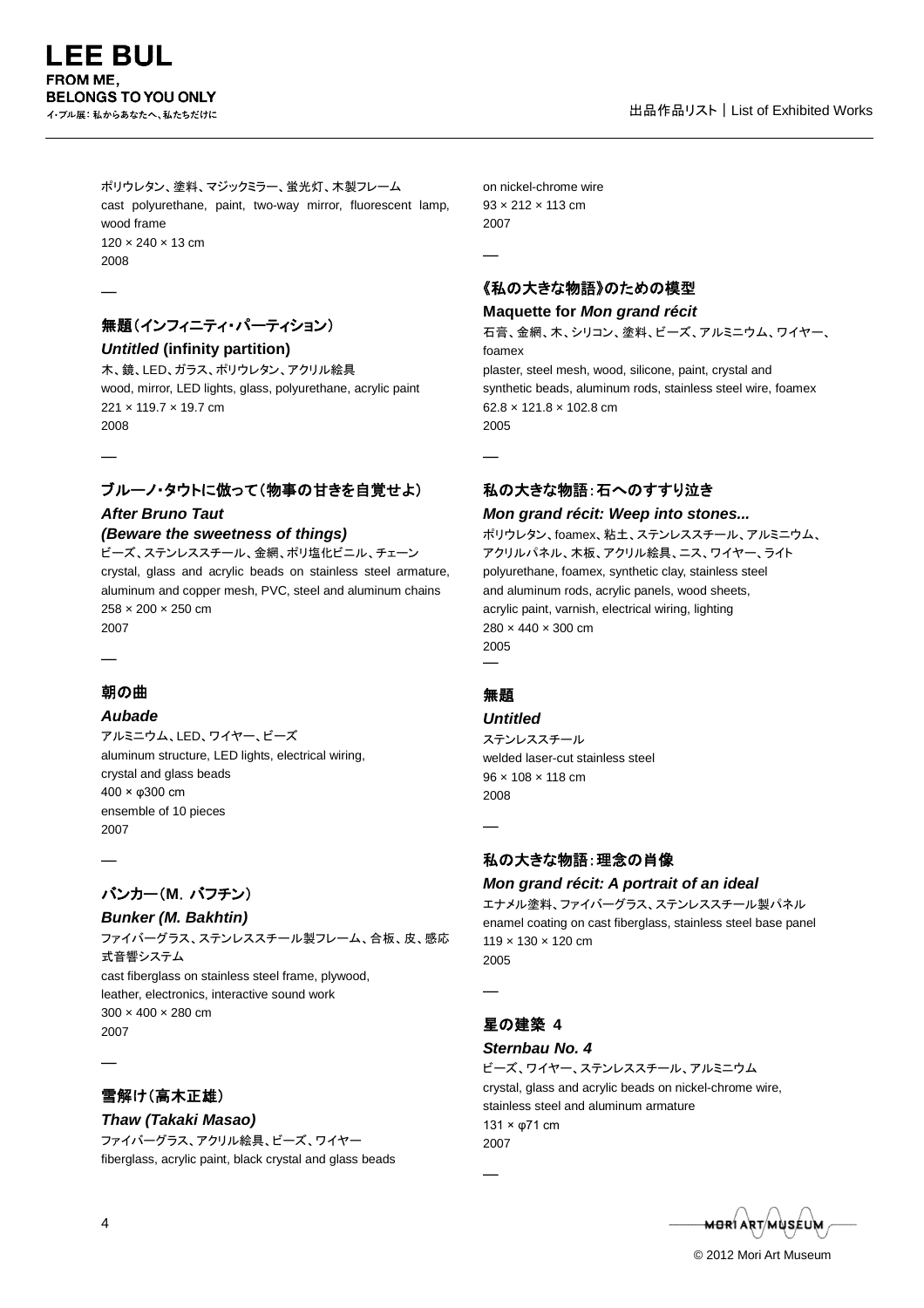### 天と地

―

#### *Heaven and Earth*

ファイバーグラス、合板、石膏、モルタル、タイル、プラスチック、ス チール、インク fiberglass, plywood, plaster, mortar, tiles, plastic, steel, ink 128 × 768 × 768 cm 2007

## 誤って記憶されたせりふ

#### *Misremembered Lines*

ビーズ、ワイヤー、ステンレススチール、アルミニウム crystal, glass and acrylic beads on nickel-chrome wire, stainless-steel and aluminum armature 170 × 175 × 150 cm 2011



### あなたの冷たく暗い瞳は無限に輝く

#### *Infinite Starburst of Your Cold Dark Eyes*

ステンレススチール、鏡、アルミニウム、銅、クリスタル、木、 ワイヤー、プラスチック、アクリル stainless steel, mirror, aluminum, copper, crystal, wood, nickel-chrome wire, plastic, acrylic 192.5 × 82 × 54 cm 2009

### 秘密を共有するもの

―

#### *The Secret Sharer*

ステンレススチール製フレーム、アクリル、ウレタンフォーム、 強化プラスチック板、強化プラスチックシート、PET、ビーズ stainless-steel frame, acrylic, urethane foam, PVC panel, PVC sheet, PET, glass and acrylic beads サイズ可変 dimensions variable 2012

# スタジオ **THE STUDIO**

## 「私の大きな物語」のためのドローイング、

スタディ、**2005**–**06 Drawings and studies for** *Mon grand récit***, 2005**–**06** 紙作品 52 点 a suite of 52 works on paper サイズ可変 dimensions variable

【以下は上記に属する作品|Followings belong to above】

### 《朝の曲》のためのコンセプトドローイング Concept drawing for *Aubade* 顔料インク、紙 pigmented ink on paper 37 × 45 cm 2005

《無題(バンカー[M.バフチン])》(代替案) のためのドローイング Drawing for alternative version of *Untitled (Bunker [M. Bakhtin])* インク、鉛筆、アクリル、紙 ink, pencil, acrylic on paper  $40.5 \times 60.5$  cm 2006

《無題(バンカー[M.バフチン])》のためのドローイング Drawing for *Untitled (Bunker [M. Bakhtin])* インク、鉛筆、紙 ink and pencil on paper  $40.3 \times 60.5$  cm 2006

#### 《雪解け(高木正雄)》のためのドローイング Drawing for *Thaw (Takaki Masao)* インク、鉛筆、紙 ink and pencil on paper 55 × 75 cm 2006

「私の大きな物語」のためのスタディ Study for *Mon grand récit* 鉛筆、紙 pencil on paper 35.5 × 44.5 cm 2005

「私の大きな物語」のためのスタディ、 ヨーロッパ 07(カルティエ現代美術財団) Study for *Mon grand récit*, Europe 07 (Fondation Cartier pour l'art contemporain, Paris) インク、マーカー、顔料インク、紙 ink, marker, pigmented ink on paper  $44.5 \times 56.5$  cm

<del>MOR</del>I ART/MUSEUM

© 2012 Mori Art Museum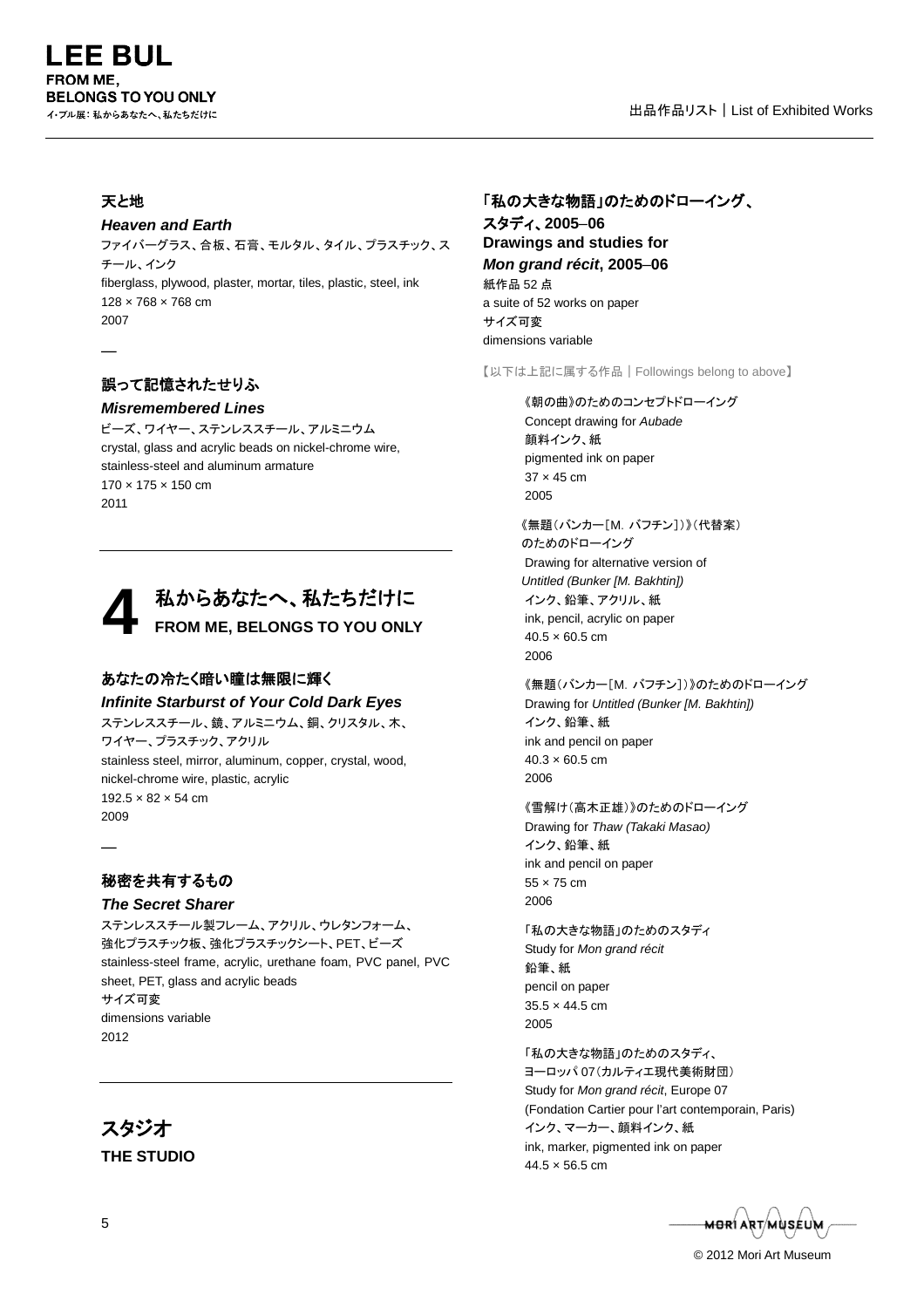#### 2006

《掘削》のためのドローイング Drawing for *Excavation* インク、鉛筆、アクリル、紙 ink, pencil and acrylic on paper 138.5 × 98 cm 2006

「私の大きな物語」のためのスタディ Study for *Mon grand récit* 鉛筆、顔料インク、紙 pencil and pigment ink on paper 31.4 × 39.7 cm 2005

「私の大きな物語」のためのスタディ "シュタイナーが自殺した椅子から" Study for *Mon grand récit*, subtitled in Korean "From the chair where Steiner committed suicide" 鉛筆、顔料インク、紙 pencil and pigment ink on paper 35.5 × 44.3 cm 2005

「私の大きな物語」のためのドローイング、ヨーロッパ 07 (彫刻のためのスタディ 1――"ライト・イヤーズ") Drawing for *Mon grand récit*, Europe 07 (sculpture studies No. 1 — "Light Years") インク、紙 ink on paper  $51 \times 65.5$  cm 2006

「私の大きな物語」のためのドローイング、ヨーロッパ 07 (彫刻のためのスタディ 4) Drawing for *Mon grand récit*, Europe 07 (sculpture studies No. 4) インク、鉛筆、紙 ink and pencil on paper 65.5 × 51 cm 2006

「私の大きな物語」のためのスタディ、ヨーロッパ 07 (カルティエ現代美術財団) Study for *Mon grand récit*, Europe 07 (Fondation Cartier pour l'art contemporain, Paris) インク、アクリル、紙 ink and acrylic on paper 51 × 65.5 cm 2006

「私の大きな物語」のためのドローイング、ヨーロッパ 07 (彫刻のためのスタディ 2) Drawing for *Mon grand récit*, Europe 07 (sculpture studies No. 2) インク、鉛筆、紙

ink and pencil on paper 65.5 × 51 cm 2006 「私の大きな物語」のためのスタディ "孤独な要塞" Study for *Mon grand récit*, subtitled "A Solitary fortress" 鉛筆、顔料インク、写真切り抜き、紙 pencil, pigmented ink and photo cutout on paper 33.5 × 22.8 cm 2006 《天と地》のためのドローイング Drawing for *Heaven and Earth* インク、鉛筆、色鉛筆、アクリル、紙 ink, pencil, colored pencil and acrylic on paper  $40.5 \times 60.5$  cm 2006 「私の大きな物語」のためのスタディ "エスケープ・ランプ" Study for *Mon grand récit,* subtitled "escape ramp" 顔料インク、マーカー、紙 pigmented ink and marker on paper 34.5 × 43.5 cm 2005 「私の大きな物語」のためのスタディ、ヨーロッパ 07 (カルティエ現代美術財団) Study for *Mon grand récit*, Europe 07

(Fondation Cartier pour l'art contemporain, Paris) インク、アクリル、顔料インク、紙 ink, acrylic and pigmented ink on paper 35.4 × 44.4 cm 2005

「私の大きな物語」のためのスタディ、ヨーロッパ 07 (カルティエ現代美術財団――"円形の監獄") Study for *Mon grand récit*, Europe 07 (Fondation Cartier pour l'art contemporain, Paris — "Circular Prison") インク、アクリル、マーカー、紙 ink, acrylic and marker on paper 51 × 65.5 cm 2006

「私の大きな物語」のためのドローイング、ヨーロッパ 07 (カルティエ現代美術財団) Drawing for *Mon grand récit*, Europe 07 (Fondation Cartier pour l'art contemporain, Paris) インク、紙 ink on paper 51 × 65.5 cm 2006

「私の大きな物語」のためのスタディ、ヨーロッパ 07 (カルティエ現代美術財団――"強迫観念") Study for *Mon grand récit*: Europe 07

<del>MOR</del>I ART/MUSEUM

© 2012 Mori Art Museum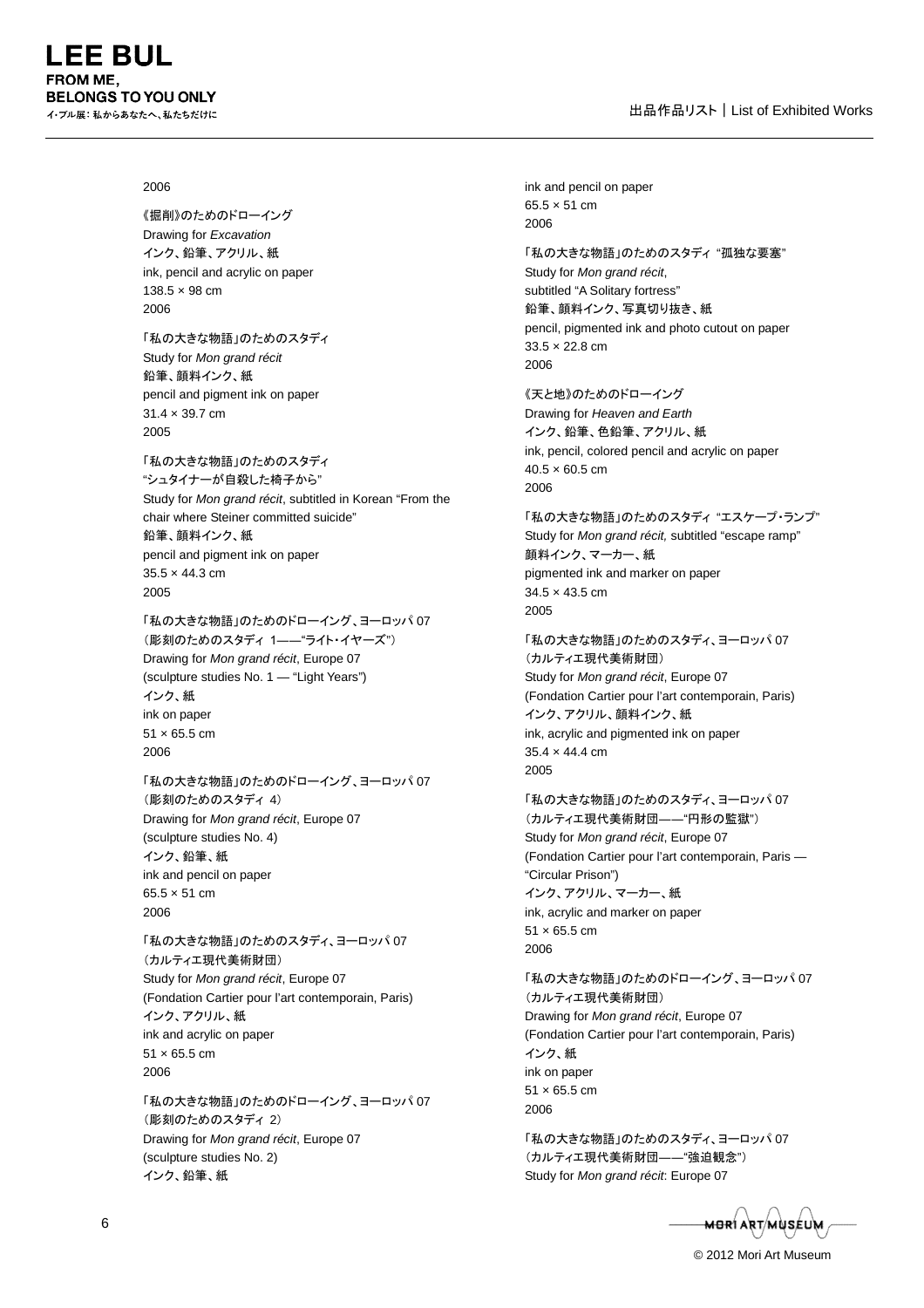**FE BUL FROM ME. BELONGS TO YOU ONLY** イ・ブル展:私からあなたへ、私たちだけに

> (Fondation Cartier pour l'art contemporain, Paris — "Obsession") インク、アクリル、顔料インク、紙 ink, acrylic and pigmented ink on paper  $44.3 \times 56.3$  cm 2006

「私の大きな物語」のためのスタディ、ヨーロッパ 07 (カルティエ現代美術財団) Study for *Mon grand récit*, Europe 07 (Fondation Cartier pour l'art contemporain, Paris) インク、紙 ink on paper  $51 \times 65.5$  cm 2006

「私の大きな物語」のためのスタディ、ヨーロッパ 07 (カルティエ現代美術財団――"反転した光の塔") Study for *Mon grand récit*, Europe 07 (Fondation Cartier pour l'art contemporain, Paris — "Inverted Light Tower") インク、マーカー、紙 ink and marker on paper 44.5 × 56.5 cm 2006

「私の大きな物語」のためのスタディ、ヨーロッパ 07 (カルティエ現代美術財団) Study for *Mon grand récit*, Europe 07 (Fondation Cartier pour l'art contemporain, Paris) 顔料インク、アクリル、紙 pigmented ink and acrylic on paper  $44.5 \times 56.5$  cm 2006

「私の大きな物語」のためのドローイング、ヨーロッパ 07 (卓上のランドスケープ) Drawing for *Mon grand récit*, Europe 07 (tabletop landscape) インク、紙 ink on paper 51 × 65.5 cm 2006

「私の大きな物語」のためのドローイング、ヨーロッパ 07 (カルティエ現代美術財団) Study for *Mon grand récit*, Europe 07 (Fondation Cartier pour l'art contemporain, Paris) インク、紙 ink on paper 51 × 65.5 cm 2006

カルティエ現代美術財団でのインスタレーション のためのドローイング Drawing for the Fondation Cartier pour

l'art contemporain, Paris installation 鉛筆、インク、マーカー、紙 pencil, ink and marker on paper 51 × 65.5 cm 2006 「私の大きな物語」のためのスタディ、ヨーロッパ 07 (カルティエ現代美術財団)

Study for *Mon grand récit*, Europe 07 (Fondation Cartier pour l'art contemporain, Paris) インク、紙 ink on paper  $54.5 \times 64.5$  cm 2006

「私の大きな物語」のためのスタディ "円形の監獄" Study for *Mon grand récit,* "Circular Prison" ボールペン、マーカー、紙 ballpoint pen and marker on paper 44 × 34.9 cm 2005

# インスタレーション作品のためのドローイング

―

およびスタディ、**1995**–**97 Drawings and studies for various installations, 1995**–**97** 紙作品 14 点 14 works on paper サイズ可変 dimensions variable

【以下は上記に属する作品|Followings belong to above】

凸面鏡と水槽のためのスタディ、 「プロジェクト」ニューヨーク近代美術館(MoMA) Study for a vitrine with convex mirror cover, MoMA *Projects* installation インディアンインク、アクリル絵具、色鉛筆、紙 india ink, acrylic paint, colored pencil on paper 57.2 × 72.7 cm 1996

三つのプラットフォームのためのスタディ、 「プロジェクト」ニューヨーク近代美術館(MoMA) Study for 3 platforms, MoMA *Projects* installation インディアンインク、アクリル絵具、写真、絹の布、色鉛筆、 スパンコール、紙 india ink, acrylic paint, photographs, silk fabric, colored pencil, sequins on paper 57.2 × 72.7 cm 1996

壁のためのスタディ、 「プロジェクト」ニューヨーク近代美術館(MoMA)

<del>MO</del>RI ART/MUSEUM

© 2012 Mori Art Museum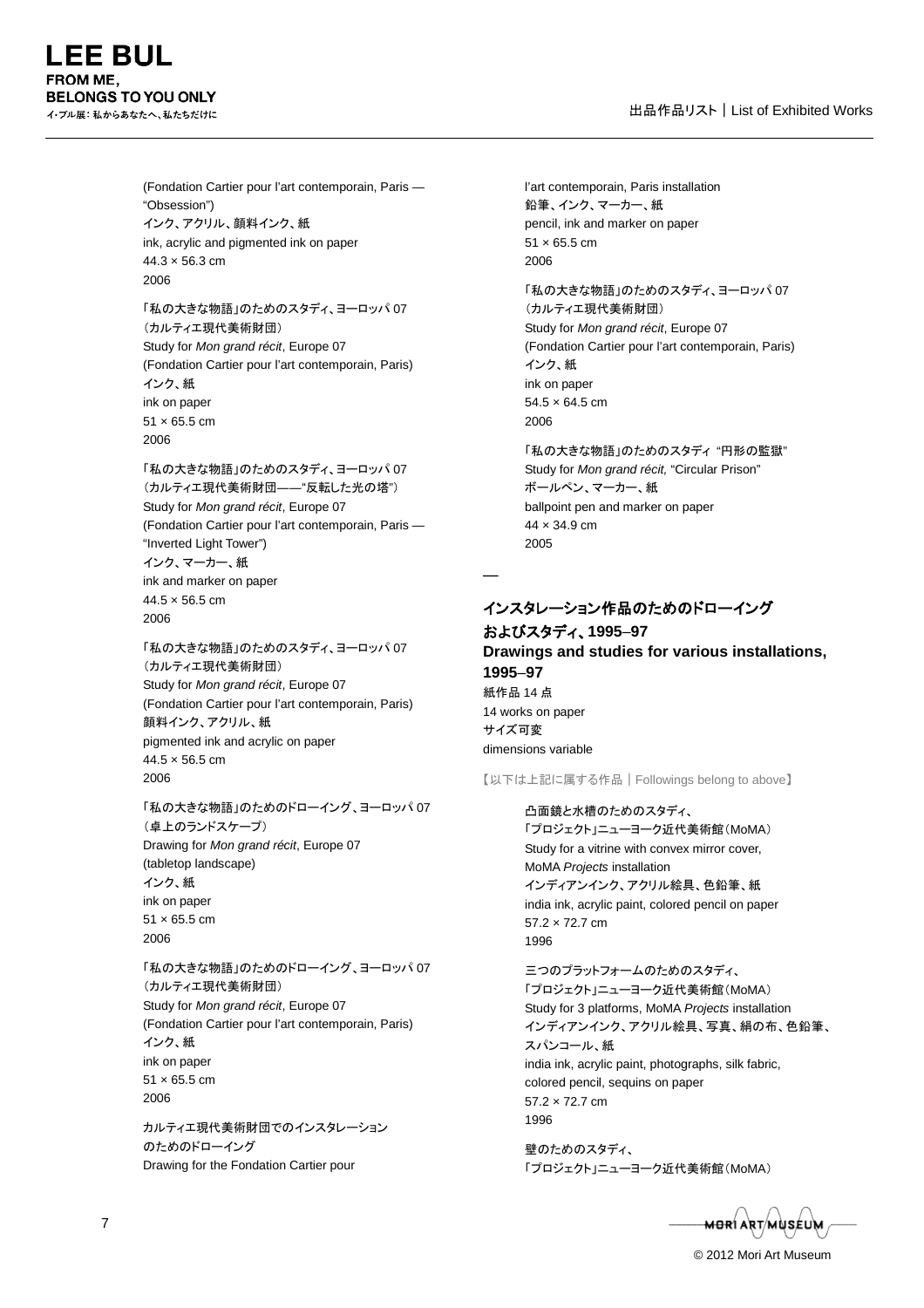Study for the wall, MoMA *Projects* installation インディアンインク、ポラロイド写真、スパンコール、紙 india ink, Polaroids, sequins on paper 57.2 × 72.7 cm 1996

「プロジェクト」ニューヨーク近代美術館(MoMA) のためのスタディ Study for the MoMA *Projects* installation インディアンインク、アクリル絵具、色鉛筆、スパンコール、紙 india ink, acrylic paint, colored pencil, sequins on paper 57.2 × 72.7 cm 1996

《網状組織》のためのスタディ Study for *Plexus* インディアンインク、マーカー、色鉛筆、スパンコール、紙 india ink, marker, colored pencil, sequins on paper 57.2 × 72.7 cm 1996

# 《朝の曲》《バンカー(**M**.バフチン)》《掘削》《天と地》 《雪解け(高木正雄)》のための模型

**Maquettes for** *Aubade, Bunker (M. Bakhtin), Excavation, Heaven and Earth,*

**and** *Thaw (Takaki Masao)*

ミクスト・メディア mixed media サイズ可変 dimensions variable 2007

―

【以下は上記に属する作品|Followings belong to above】

《朝の曲》のための模型 Maquette for *Aubade* 木、アクリルミラー、ビーズ、樹脂、アクリル絵具 wood, acrylic mirror, glass beads, resin and acrylic paint  $152.4 \times 60 \times 60$  cm 2007

《バンカー(M.バフチン)》のための模型 Maquette for *Bunker (M. Bakhtin)* 木、アクリルミラー、樹脂、アクリル絵具 wood, acrylic mirror, resin and acrylic paint  $148.6 \times 80 \times 80$  cm 2007

《掘削》のための模型 Maquette for *Excavation* 木、アクリルミラー、ミクスト・メディア wood, acrylic mirror and mixed media  $142.2 \times 60 \times 60$  cm

#### 2007

《天と地》のための模型 Maquette for *Heaven and Earth* 木、アクリルミラー、ミクスト・メディア wood, acrylic mirror and mixed media  $134.6 \times 80 \times 80$  cm 2007

《雪解け(高木正雄)》のための模型 Maquette for *Thaw (Takaki Masao)* 木、アクリルミラー、エポキシ樹脂、ビーズ、アクリル絵具 wood, acrylic mirror, epoxy, glass beads and acrylic paint 112.4 × 100 × 60 cm 2007

無題(葬られた記憶の肖像)

―

―

*Untitled ("Buried memory tableau")* 木、アクリルミラー、ポリウレタン、アクリル絵具 wood, acrylic mirror, polyurethane and acrylic paint サイズ可変 dimensions variable 2008

【以下は上記に属する作品|Followings belong to above】

無題(葬られた記憶の肖像) *Untitled ("Buried memory tableau")* 木、アクリルミラー、ポリウレタン、ビーズ、アクリル絵具 wood, acrylic mirror, polyurethane, glass beads and acrylic paint 138.4 x 99.7 x 99.7 cm 2008

無題(葬られた記憶の肖像) *Untitled ("Buried memory tableau")* 木、アクリルミラー、ポリウレタン、アクリル絵具 wood, acrylic mirror, polyurethane and acrylic paint 154.3 × 77.8 × 77.8 cm 2008

無題(葬られた記憶の肖像) *Untitled ("Buried memory tableau")* 木、アクリルミラー、ポリウレタン、紙、ビーズ、アクリル絵具 wood, acrylic mirror, polyurethane, paper, glass beads and acrylic paint 160 × 121.9 × 121.9 cm 2008

絵画、ドローイング、スタディなど(スタジオから)、 **2004**–**11**

<del>MOR</del>Í ART/MUSÉUM

© 2012 Mori Art Museum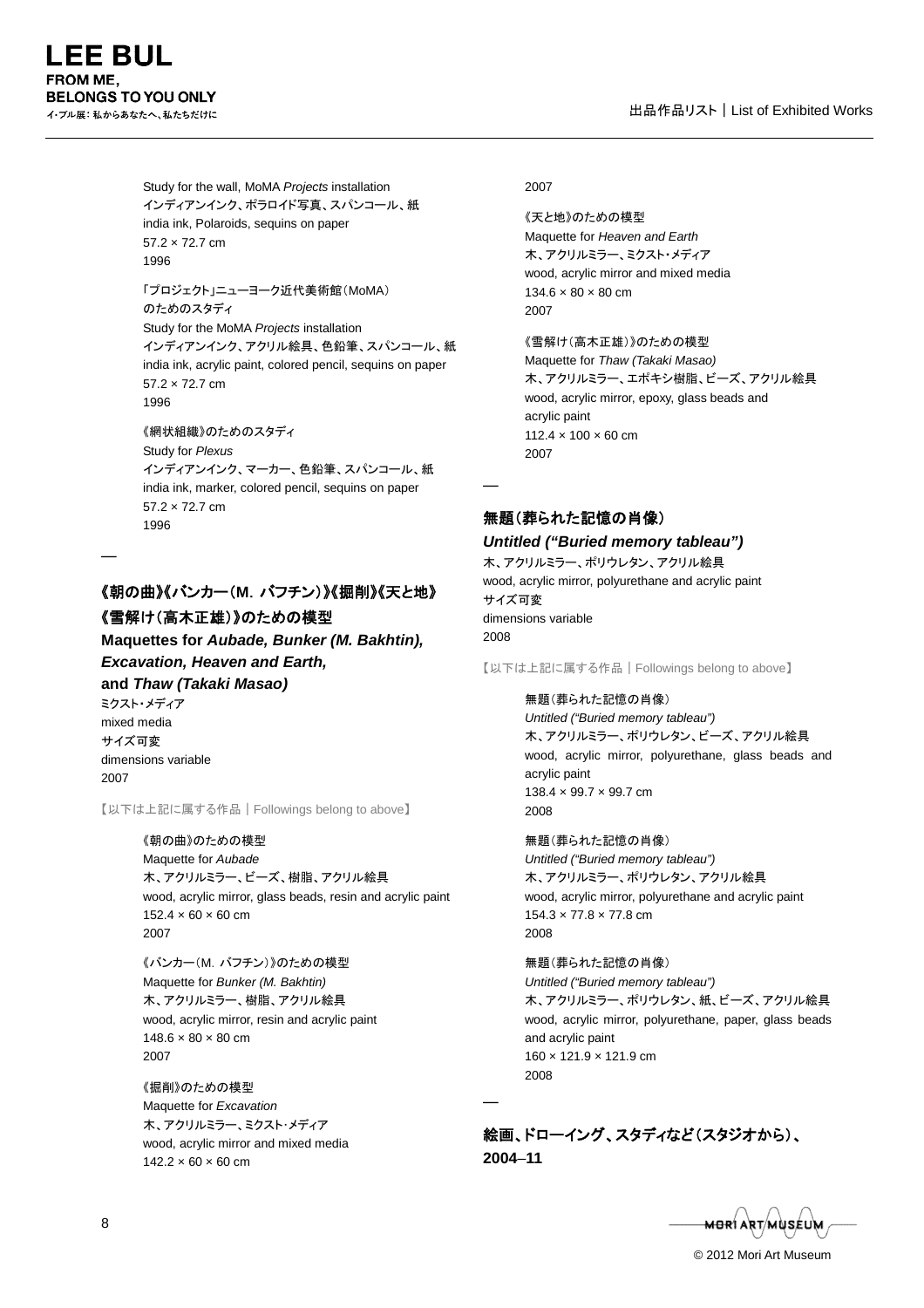#### **Various paintings, drawings, and studies from the studio, 2004**–**11**

カンバス作品 45 点、ボード、紙 45 works on canvas, board, and paper サイズ可変 dimensions variable

【以下は上記に属する作品|Followings belong to above】

《理念の肖像》のためのスタディ "S" Study for *A portrait of an ideal*, subtitled "S" 鉛筆、パステル、紙 pencil and pastel on paper 43.5 × 34.2 cm 2005

ある日の思い出 III *Memory of some day III* 水彩、鉛筆、紙 watercolor and pencil on paper 60.8 × 75.5 cm 2009

「私の大きな物語」のためのスタディ "上部のアイディア" Study for *Mon grand récit*, subtitled in Korean "Idea for the upper part" 鉛筆、マーカー、紙 pencil and marker on paper 35.8 × 43.8 cm 2005

「私の大きな物語」のためのスタディ "クリスタルパレス" Study for *Mon grand récit,* subtitled "The Crystal Palace" ボールペン、方眼紙 ballpoint pen on graph paper  $35.3 \times 44.3$  cm 2004

「私の大きな物語」のためのスタディ "私のモニュメントは……" Study for *Mon grand récit,* subtitled "My monument is…" 鉛筆、マーカー、顔料インク、インディアンインク、紙 pencil, marker, pigmented ink and india ink on paper  $35.3 \times 44.5$  cm 2005

「私の大きな物語」のためのスタディ (光と風船のタワーのためのスタディ) Study for *Mon grand récit* (study for light balloon tower) 鉛筆、紙 pencil on paper 35.3 × 40.3 cm 2005

《理念の肖像》のためのスタディ "S(オリーブ・グリーン)" Study for *A portrait of an ideal*, subtitled in Korean "S. (Olive Green)" 鉛筆、パステル、紙 pencil and pastel on paper 43.5 × 34.2 cm 2005 《断食芸人》のためのドローイング

Drawing for *Ein Hungerkünstler* 鉛筆、アクリル、顔料インク、スタイロフォーム、紙 pencil, acrylic, pigmented ink, Styrofoam on paper 44.3 × 35.3 cm 2004

「私の大きな物語」のためのスタディ Study for *Mon grand récit* 鉛筆、紙 pencil on paper 37 × 45 cm 2005

「私の大きな物語」のためのスタディ "小さなスペースのアイディア" Study for *Mon grand récit*, subtitled in Korean "Idea sketch for small space" インディアンインク、紙 india ink on paper  $44.3 \times 56.3$  cm 2006

《インフィニティ:ミクロネーション II》のためのスタディ Study for *Infinity: Micronation II* インディアンインク、顔料インク、方眼紙 india ink and pigmented ink on graph paper 44.3 × 56.3 cm 2009

《インフィニティ:ミクロネーション III》のためのスタディ Study for *Infinity: Micronation III* 顔料インク、方眼紙 pigmented ink on graph paper 44.3 × 56.3 cm 2009

無題 "はてしない物語" *Untitled*, subtitled "Neverending Story" インディアンインク、紙 india ink on paper  $50.5 \times 65.5$  cm 2006

無題 "巻き上げたラグ" *Untitled*, subtitled in Korean "roll up a rug" 鉛筆、顔料インク、アクリル、紙 pencil, pigmented ink and acrylic on paper

<del>-MOR</del>Í ART/MÙSÉUM

© 2012 Mori Art Museum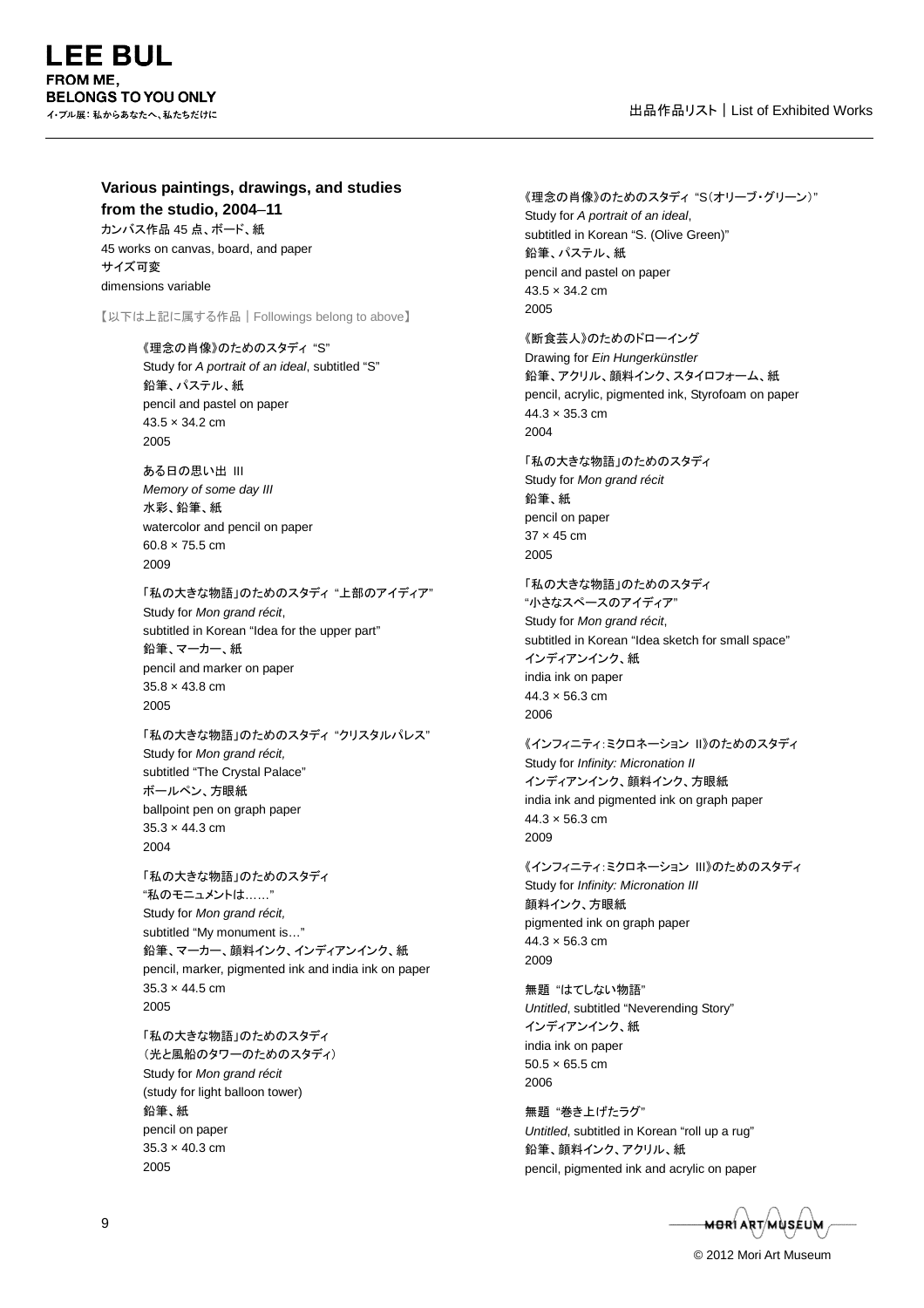60.5 × 75.5 cm 2009

#### 無題:送信基地

*Untitled: Transmitting station* アクリル、顔料インク、色鉛筆、紙 acrylic, pigmented ink and colored pencil on paper 62 × 70.5 cm 2009

「私の大きな物語」のためのスタディ、ミラー・スケープ Study for *Mon grand récit*, mirrorscape インディアンインク、紙 india ink on paper 66 × 50.8 cm 2006

#### 無題"皮膚の構造"

*Untitled*, subtitled "skin texture" インディアンインク、水彩、アクリル、カンバス紙 india ink, watercolor and acrylic on canvas paper 71 × 56.8 cm 2009

覆い隠すもの *The Mantle* インディアンインク、水彩、カンバス紙 india ink and watercolor on canvas paper 70.8 × 56.8 cm 2009

# 冷蔵ガラスケースのためのスタディ、

### 「プロジェクト」ニューヨーク近代美術館(**MoMA**)

**Study for a refrigerated vitrine, MoMA** *Projects* **installation**

インディアンインク、アクリル絵具、スパンコール、紙 india ink, acrylic paint, sequins on paper 72.7 × 57.2 cm 1996

# 《壮麗な輝き》インスタレーションのためのスタディ

**Studies for** *Majestic Splendor* **installation** 紙作品 10 点 10 works on paper

57.2 x 72.7 cm [各|each] 1996

# 《サイボーグ》のためのドローイング

**Drawings for** *Cyborg* 紙作品 8 点

8 works on paper サイズ可変 dimensions variable 1996

―

―

―

―

―

# 「モニュメント」のためのスタディ

**Studies for "monuments"** 紙作品 3 点 3 works on paper サイズ可変 dimensions variable 1996

# 彫刻および平面作品のためのドローイング、

スタディ、**1996**–**98 Drawings and studies for various sculptural objects and wall works, 1996**–**98** 紙作品 12 点 12 works on paper サイズ可変 dimensions variable

### ドローイング **W1, W3, W4, W5, W6 Drawings W1, W3, W4, W5, W6**

インディアンインク、マーカー、鉛筆、アクリル絵具、紙 india ink, marker, pencil, acrylic paint on paper サイズ可変 dimensions variable 2009

# 模型 **W1, W2, W3, W4, W6**

**Maquettes W1, W2, W3, W4, W6** ポリウレタンパネル、アクリル絵具 polyurethane panels, acrylic paint サイズ可変 dimensions variable 2010

# 模型、彫刻のためのスタディなど(スタジオから)、

**2005**–**11 Various maquettes and sculptural studies from the studio, 2005**–**11** 56 作品、ミクスト・メディア 56 objects, mixed media

<del>MOR</del>Í ART/MUSÉU

© 2012 Mori Art Museum

―

―